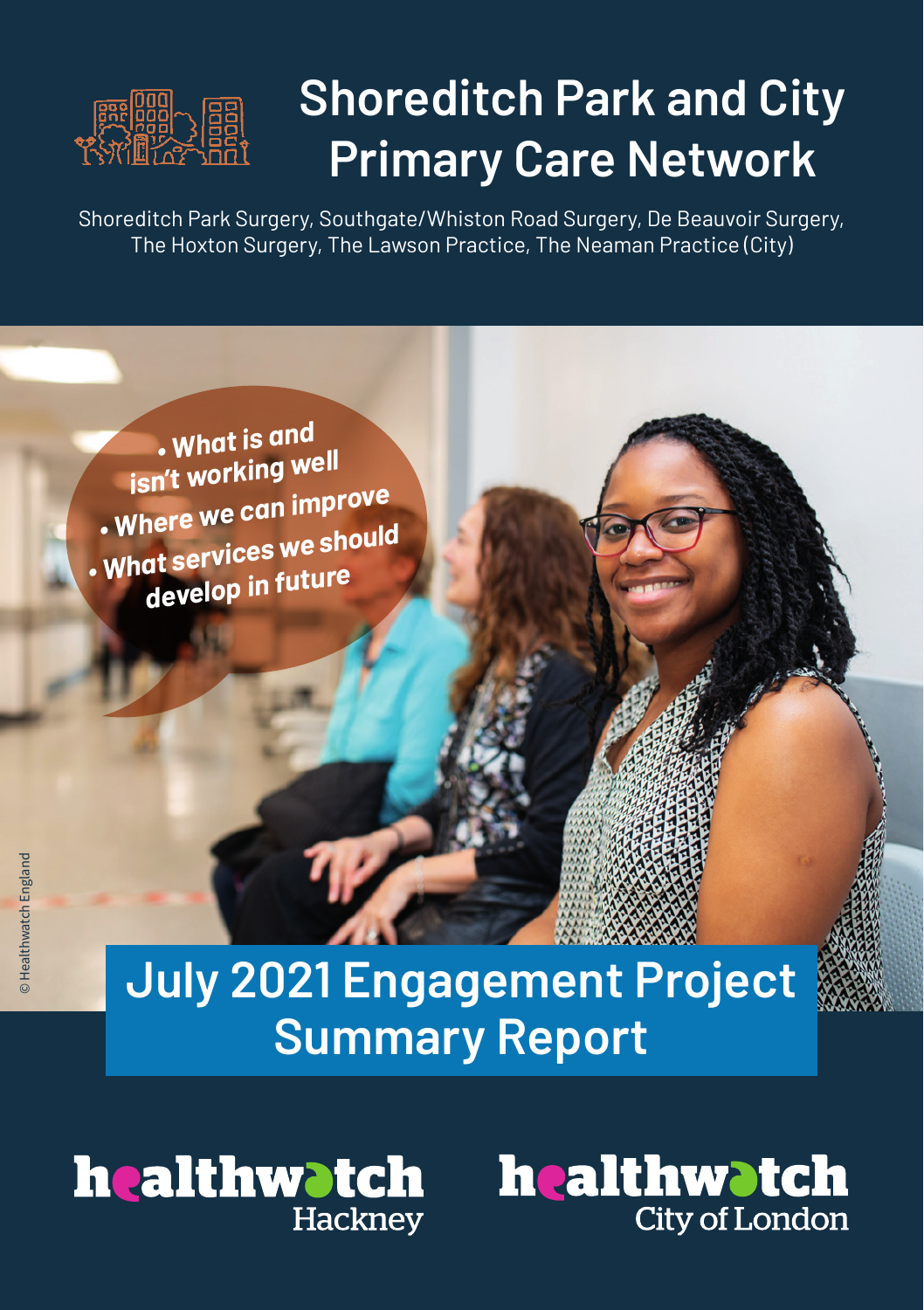

## **Introduction**

**Shoreditch Park and City Primary Care Network (PCN)** is the collective name for our local GP practices who have come together to focus on local patient care. This includes Shoreditch Park Surgery, De Beauvoir Surgery, Neaman Practice, Southgate Road and Whiston Road Surgeries, Hoxton Surgery, and Lawson Practice.

In collaboration with **Healthwatch City of London** and **Healthwatch Hackney**, the Primary Care Network consulted with local residents.

We wanted to understand:

- **• What is and is not working well**
- **• Where the community would like us to focus and improve**
- **• What services the community would like to see develop in the future**

### **Report summary**

We obtained a total of 1018 responses to questions on health services, accessibility, Covid-19, and health challenges and priorities. Ten focus groups were also held, with 38 patients, including Turkish-speakers, carers, and homeless communities.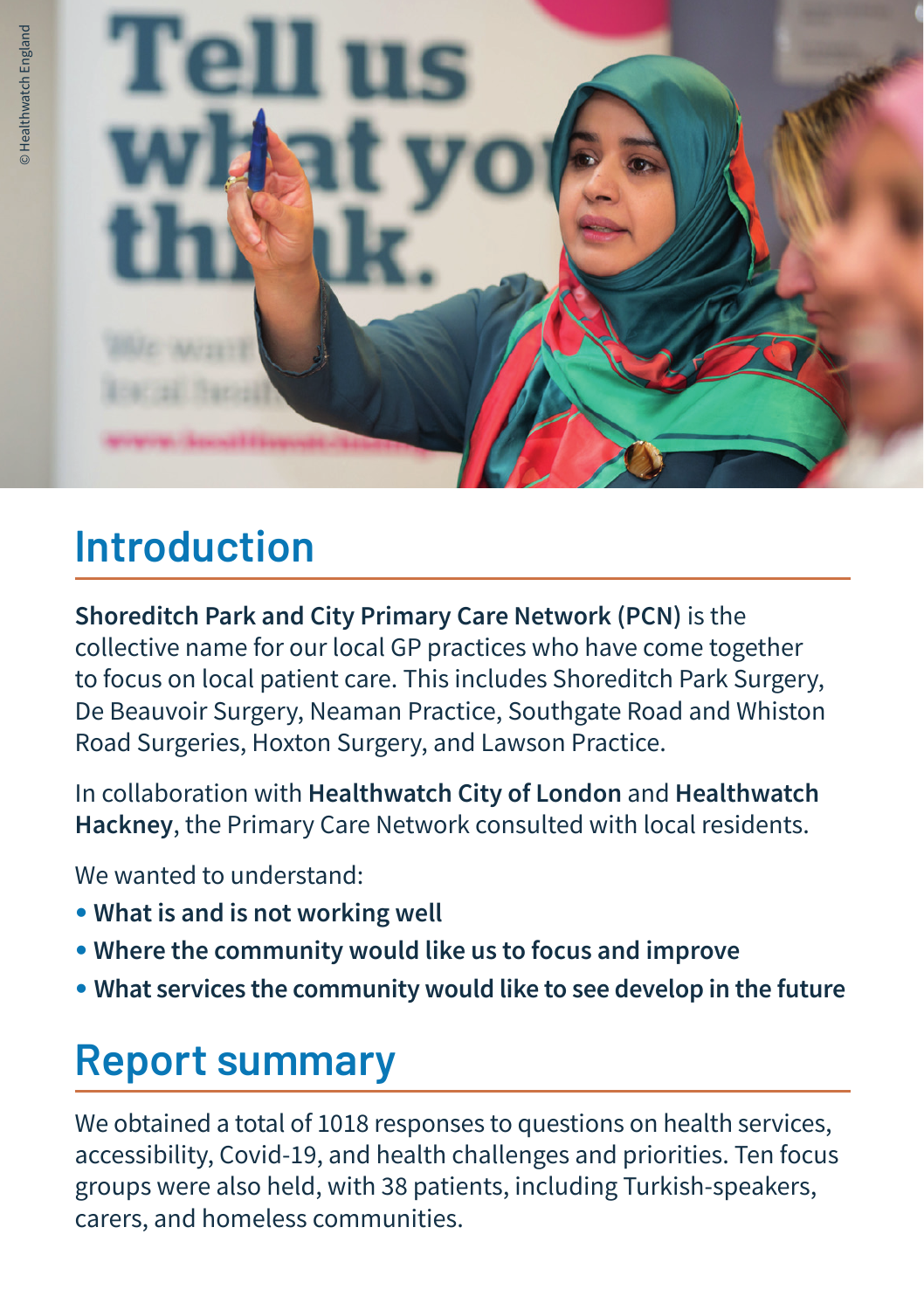### **Key findings:**

- **•** 74% of respondents were satisfied with the health services they received in the last year.
- **•** Mental health services, physiotherapy, and health/ wellbeing advisors are the services respondents most wanted to be made available in their respective GP surgeries.
- **•** The top five health priorities of community members, ranked in order of priority, are: childhood obesity, adult obesity, drug misuse, alcohol misuse, and smoking cessation.
- 88.7% of respondents said they would be prepared to have a Covid-19 vaccination.
- **•** Poor accessibility of health services to the elderly community and those with certain disabilities during the pandemic resulted

from the online GP appointment booking process.

- **•** Individuals reported consulting community pharmacists for medical advice with relative ease compared to their GP.
- There were two main contributors to public apprehension in using health services: fear of contracting Covid-19 and fear of burdening the system with comparatively minor issues.
- **•** Almost all participants agreed that the Covid-19 pandemic and its consequences have taken a great mental toll on the community.
- **•** For non-English speakers, the most identified problem in accessing health care was a communication barrier.

**74%** of respondents were satisfied with the health services they received in the last year



#### **Top five health priorities:**

- **•** childhood obesity
- adult obesity
- **•** drug misuse
- **•** alcohol misuse
- **•** smoking cessation